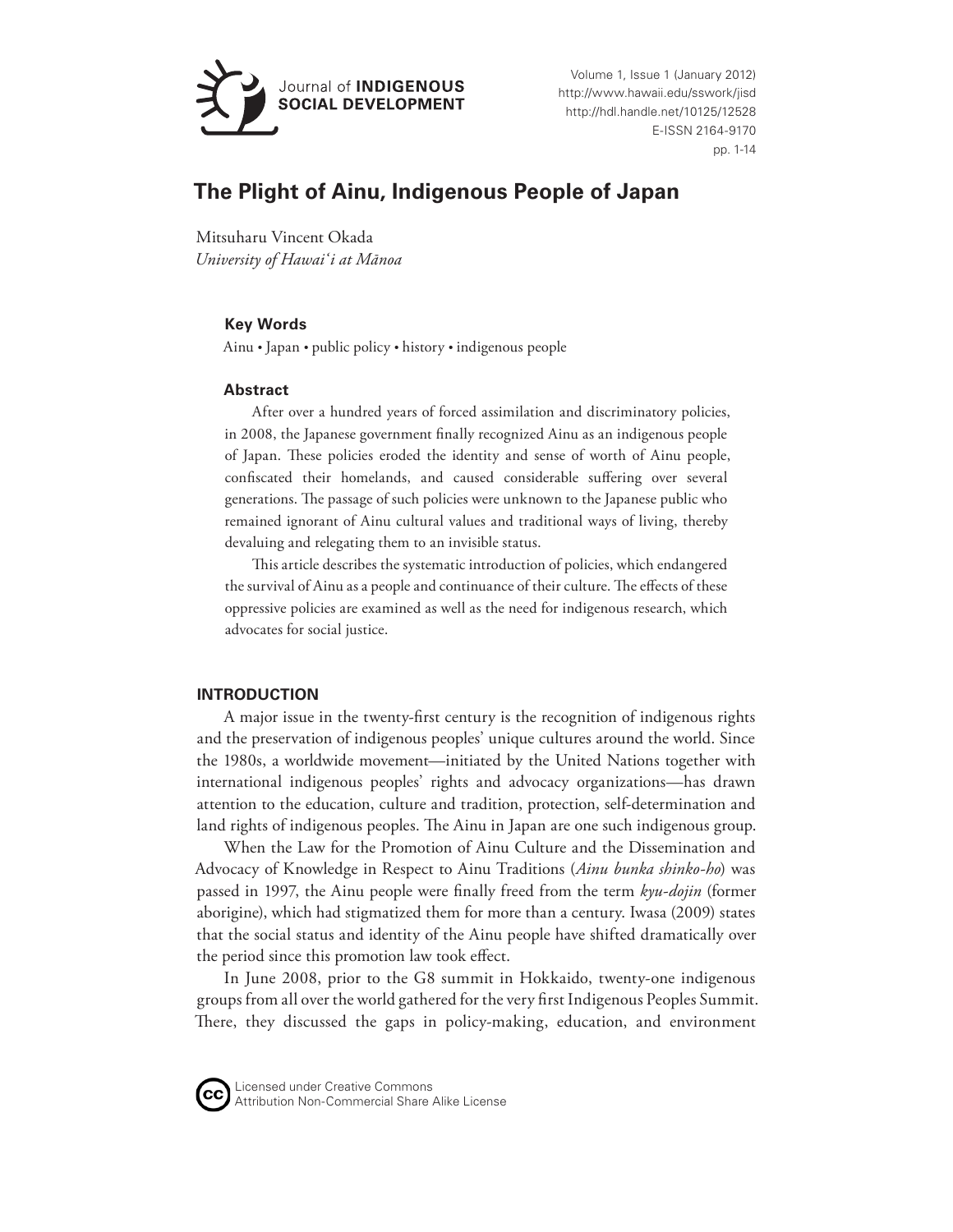and economics, and submitted a declaration to the participating nations of the G8 asking to be heard. This summit and many other efforts led to the Japanese government's 2008 recognition of the Ainu as an indigenous people for the first time in history, and the passage of a resolution to create a new law to help them recover their status, regain their culture, and rebuild relationships between Ainu and non-Ainu people in Japan.

Much of the literature indicates that issues remain in terms of education, socioeconomic status and quality of life after a century of policies that have enforced assimilation and led to discrimination. The law promised by the government has not been created as of 2011. Exacerbating the situation is the lack of any new policymaking discussion reports or meetings of the *Ainu Seisaku* no *Arikata ni Kansuru Yushiki-sha Kondan-kai* (an advisory panel) since 2009.



**AINU**

**Ainu Family photo (1902) (public domain)**

The word *ainu*, by comparison to *kamuy*, for gods, means people and human. Historians assert that by the thirteenth century (Uemura, 2008) the Ainu people had developed their culture and settlements in the northern island of Hokkaido, the northern part of Honshu (Japan's main island), the southern part of Sakhalin (called *Karafuto* in Ainu and Japanese) and the Kuril Islands (*Chishima* in Japanese). Their settlements—called *ainu mosir*, which means great calm lands where Ainu reside were typically located near the ocean, and accordingly the chief methods of earning a livelihood were fishing and hunting. Their language and beliefs were distinguishable from those of the Japanese. However, because the Ainu language did not employ any method of writing, much about the history and origin of these people remains unknown (Ainu Minzoku Hakubutsukan, 1993).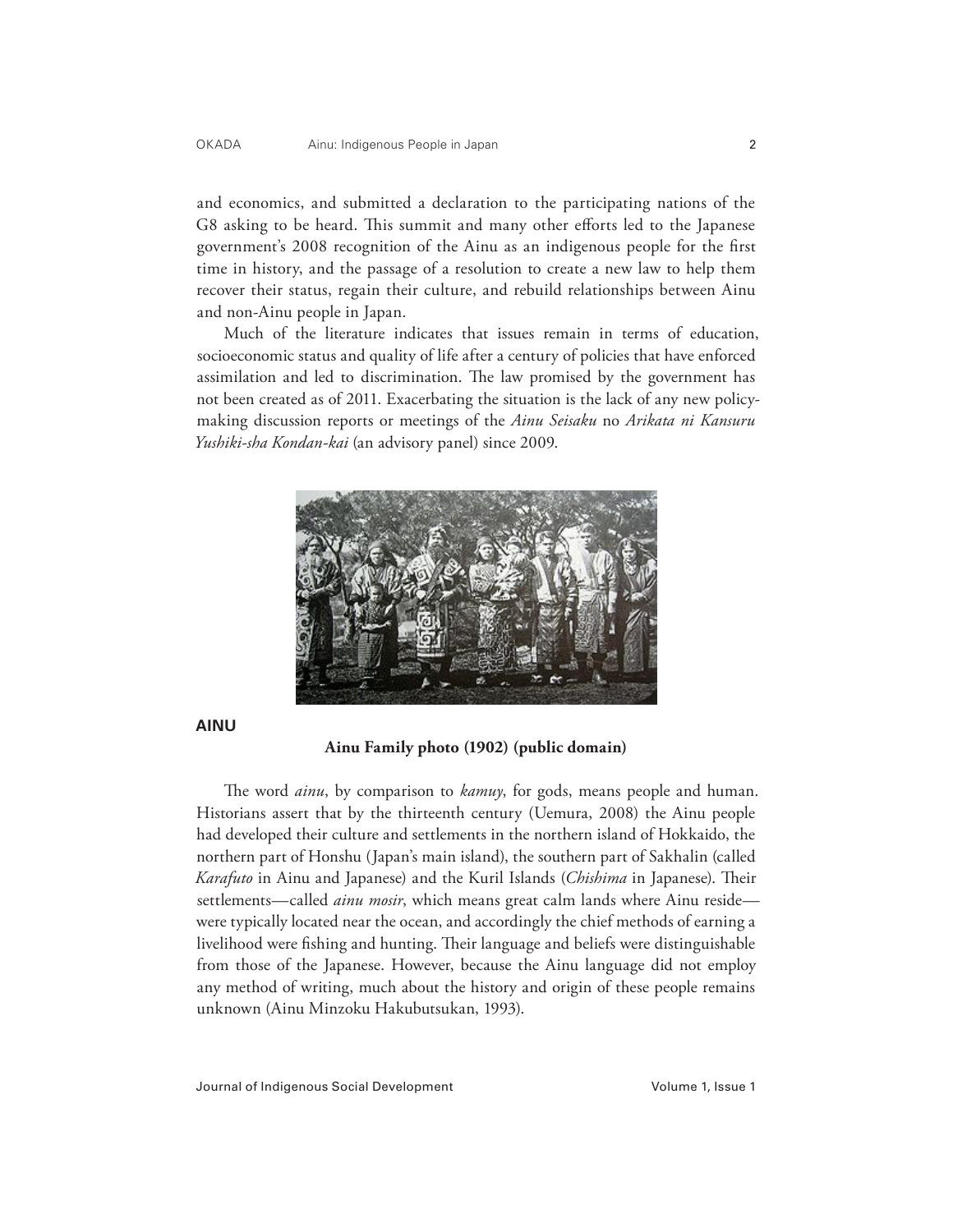

#### EARLY HISTORY OF AINU MOSIR

The first historical or documented appearance of Ainu occurred in the twelfth century in the Yuan Dynasty of China. It concerned a record of the people living in the region of Sakhalin (Namikawa, 2004). The Nivkh, another indigenous group of northern Sakhalin that was already subject to Yuan Dynasty rule, engaged in frequent combat against the Ainu, whom they called Kugi. From 1308 to the sixteenth century, the Ainu were also subject to rule by the Yuan Dynasty, and consequently trade within the groups of the Pan-Japan Sea remained active. During this period there was indirect trading through the Yuan Dynasty with the Ryuku (currently Okinawa), Kamakura and Muromachi governments of Japan.

It was in the fourteenth century that the first known indication of the Ainu in a Japanese document occurred. *Suwa Daimyojin Ekotoba* (1356) describes the Ainu as the image of *Oni* (devil), drawn as a means of discrimination against *foreign* people. Around this time, the *Wajin* (the term used to describe the dominant ethnic group of Japan) started living in the region of Matsumae and Hakodate (the southern part of *Ezo* or *Ezo-chi*, or what was eventually called Hokkaido). In or around the early fifteenth century, the *Wajin'*s trade with the Ainu became more abusive (Namikawa, 2004) under the control of the Ando family. That led to the Koshamain Revolt (*Koshamain no ran*) in 1457 by the Ainu because of the Wajin's unfair business practices and exploitation of Ainu resources.

Trade between the Ainu and the *Wajin* in *Ezo-chi* became somewhat more stable under the rule of the Matsumae *Han* (clan), and it was strengthened to ensure stable supplies from *Wajin* amid the prolonged conflict between the Quin Dynasty of China and Russia during the sixteenth and seventeenth centuries. Given its interactions with other groups, especially in terms of trade, Ainu society had changed over the years. It had divided into groups, and there were multiple leaders from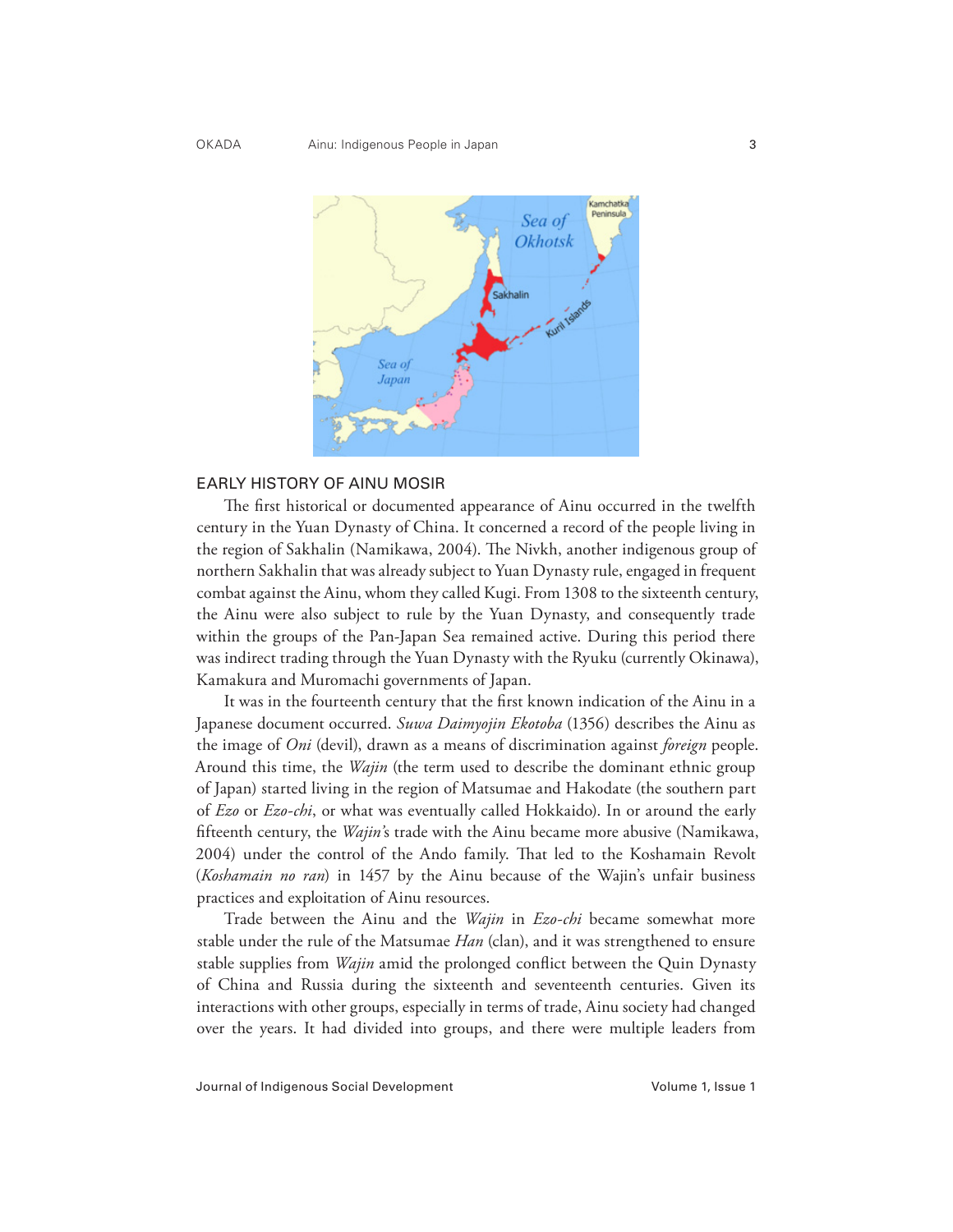different regions. Despite the fact that the Ainu never formed a unity as a nation, the Japanese government considered the Ainu to be a foreign group (Namikawa, 2004; Walker, 2006). The trade practices remained unfair, and there was a series of revolts in 1669 (Shakushain's Revolt) and 1789 (the Menashi-Kunashir Rebellion). After these incidents the government implemented a stricter policy by which to control the Ainu in Ezo. The government established Ezo-chi *Bugyo* (governing magistracy) and made efforts to assimilate and *Japanize* the Ainu people, thus putting forth the claim, "Where the Ainu (Japanese) live" is Japan.



### **MAJOR POLICIES WHICH IMPACT THE PROBLEM**

**Timeline for Major Ainu Policies**

### VICTIMIZATION OF THE AINU IN POLITICS BETWEEN JAPAN AND RUSSIA

Ainu people began to experience the negative ramifications of political maneuvering between Japan and Russia in the late nineteenth century. The Japanese government had sensed that the Russian government would also seek to extend its holdings, chiefly in undeveloped territory (Uemura, 2008). Japan and Russia had negotiated the borderline between their newly claimed territories. Initially, Japan and Russia set a line between the Kuril Islands of *Urupu* and *Etorofu* as the border according to the Treaty of Shimoda (1855). Sakhalin would therefore be a shared land.

Journal of Indigenous Social Development Volume 1, Issue 1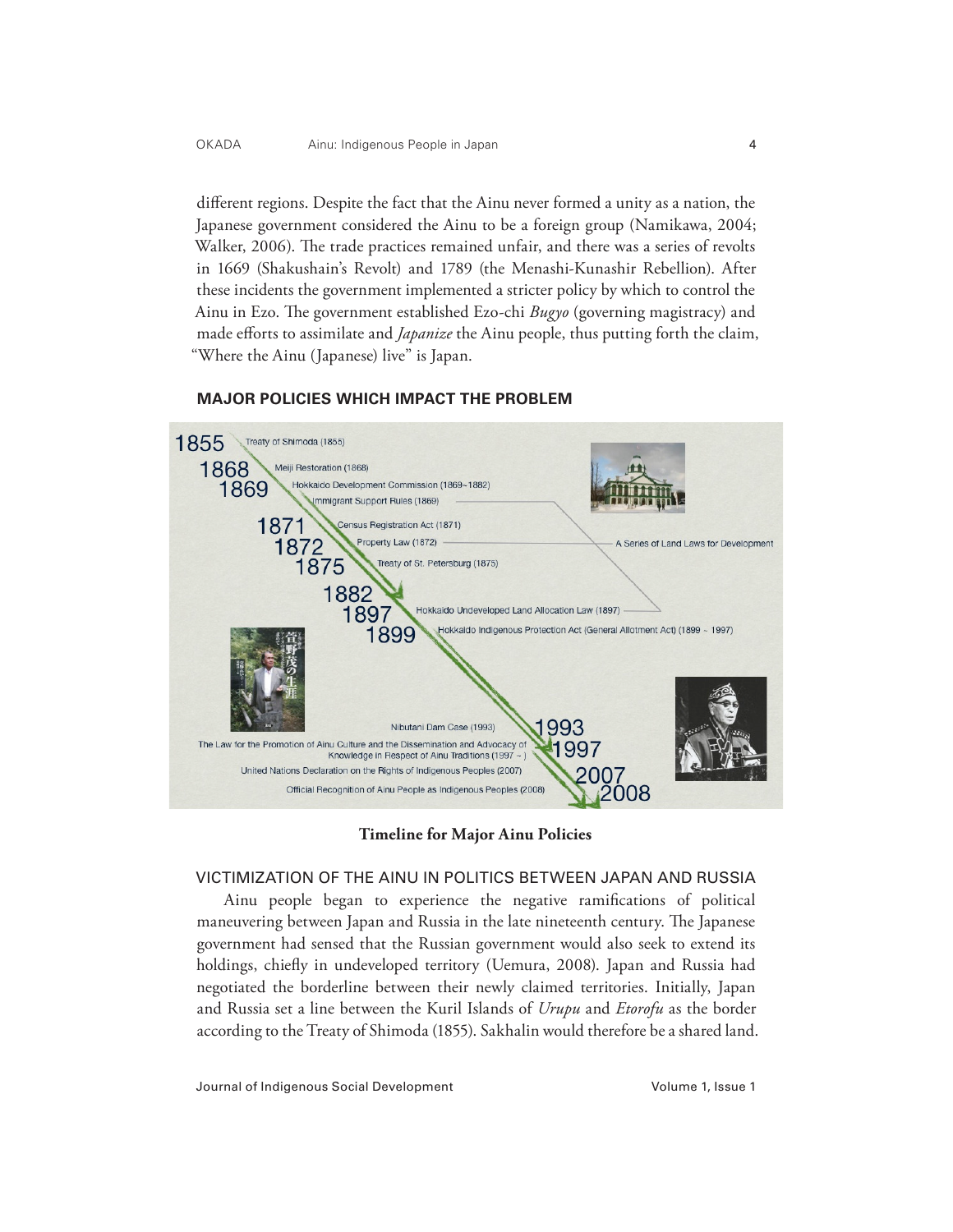It was in 1869, just after the Meiji Restoration (*Meiji Ishin* literally means starting something new; reorganization), that the Japanese government included *Ezo* as part of Japan. The name was changed to Hokkaido. Later, the Treaty of St. Petersburg (1875) between Japan and Russia was based in part on the proposal that Russia would control Sakhalin and Japan would claim the Kuril Islands. Ainu people had to choose their citizenship. Consequently, those who were forced to leave the homeland were not treated well in their new environments (Uemura, 2008).

# ESTABLISHMENT OF THE HOKKAIDO DEVELOPMENT COMMISSION (1869~1882)

Japan claimed that undeveloped Hokkaido was part of the territory. In 1869, the central government sent commissioners to study the land and create a plan for the development of Hokkaido. The Ainu Association of Hokkaido (2006) claims that a

geographical study might have been done for the benefit of the government's knowledge, but they did not learn enough about how we lived and how much we were connected to our land. For the sake of Japan's own development, our traditions and culture were ignored.

### CENSUS REGISTRATION ACT (1871)

The Ainu people were all registered in the census and were forced to use Japanese last names. At the same time, their language, culture and traditional ways of living were prohibited. Such prohibitions included tattoos on women, piercing on men and so forth. For the Ainu people, this act was an assimilation policy of ethnic cleansing.

### A SERIES OF LAND LAWS FOR DEVELOPMENT (1869~1890S)

The central government wanted to promote emigration from the mainland to Hokkaido, and therefore enacted a series of laws to allocate land for development. The Immigrant Support Rules (1869) were established in order to provide travel expenses, housing, food and farming tools for immigrants. By the 1870s, however, it was clear that the policies of the central government had benefitted the immigrants in their efforts to farm the new land but that the opposite was true in regard to the Ainu people. In 1872, the traditional Ainu lands were taken by the central government under the Property Law to use for development because the lands were in a state of no use. The promotion campaign was a big success. The favorable treatment allowed by that law attracted business individuals and corporations to move to Hokkaido, particularly in the 1890s. Nevertheless, starting with the Hokkaido Undeveloped Land Allocation Law (1897), all such allocations excluded the Ainu people.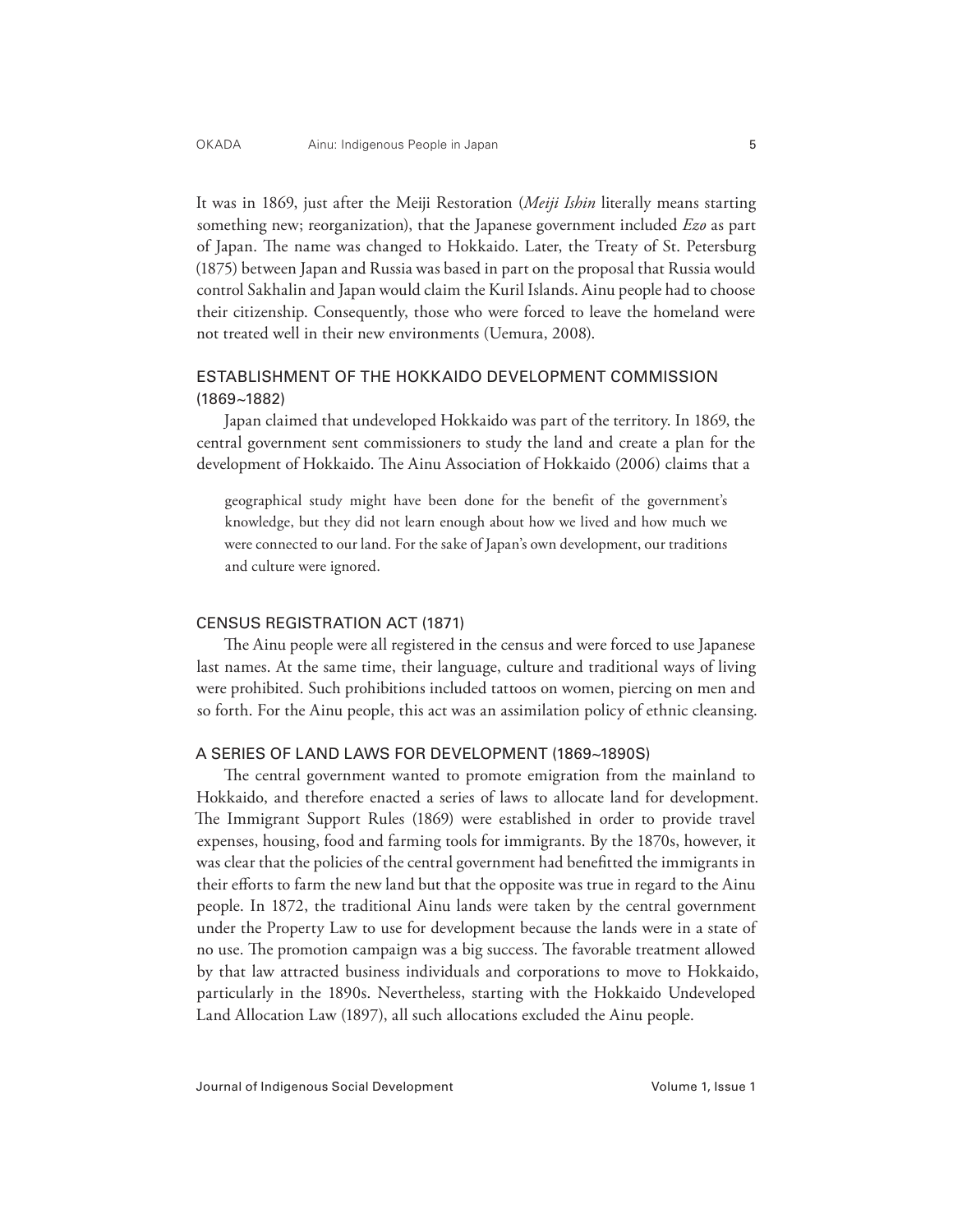# THE HOKKAIDO FORMER ABORIGINE PROTECTION ACT (GENERAL ALLOTMENT ACT) (1899~1997)

The Hokkaido Former Aborigine Protection Act, passed in 1899 for the purpose of *protecting* people in Hokkaido, including the Ainu people, was modeled on the U.S. legislation known as the Dawes Act for Native Americans in Oklahoma. This act ignored the fact that the Ainu livelihood depended on fishing and hunting. Prior to this act, in the late 1870s and early 1880s, their traditional fishing and hunting activities were banned by the government in order to promote farming and controlled production. The act's main purpose was to allocate land to the Ainu people as a means to promote farming. This act also set a quota so that the land given would be taken away if no success could be proved within fifteen years. Most of the Ainu people, who were not used to farming, did not succeed in their attempts. Those who failed at farming were sent to factories and mines, where they worked as poorly-paid laborers (Uemura, 2008, Ainu Minzoku Hakubutsukan, 1993).

Another purpose of the act was to promote education. Teaching was conducted in the Japanese language. Some Ainu children were forced to move to Tokyo to be educated, but the curriculum was intended to ensure cooperation with the central government. This training enforced assimilation. In the name of protection, the 1899 act deprived the Ainu people of their traditions, culture, land, language, and identity (Fumoto, 2002; Ainu Association of Hokkaido, 2008).

#### THE NIBUTANI DAM CASE (1993)

Nibutani is a small town in the Hidaka region of Hokkaido, along the Saru River and about 100 kilometers (approximately sixty-two miles) east of Sapporo. The population is only about 500 people, and eighty per cent of them are Ainu (Ogasawara, 2004). In 1993, this town suddenly became a trigger for the increased awareness of the Ainu people's existence thanks to a landmark legal case involving the Nibutani Dam injunction.

The government asserted that the project was obligatory in order to conduct flood control while providing energy and water due to the population increase. The government began to buy up land that had been provided for the people in Hokkaido under the protective laws (such as the Hokkaido Former Aborigine Protection Act and a series of land laws for development). At the same time, the Saru River is a sacred place for the Ainu people, because salmon come there for the spawning season. Salmon are considered by the Ainu to be important gods. Although two of the landowners, Shigeru Kayano and Tadashi Kaizawa, refused to sell their land, the government implemented the Land Expropriation Act and took their lands. Construction work began, but Kayano and Kaizawa sued the government.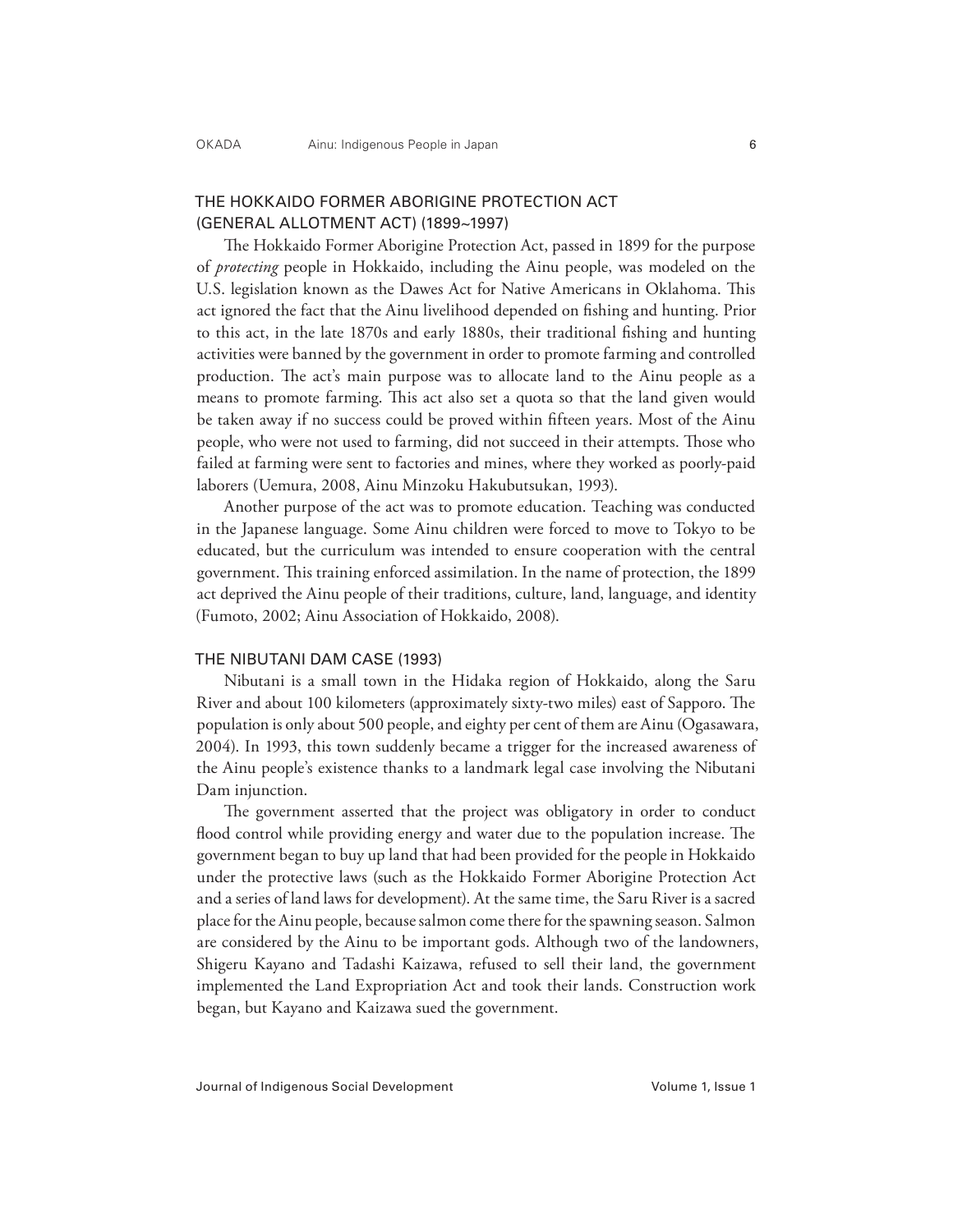Kayano became a politician at this time, and he continued his efforts to show that the government had implemented many unfair policies and laws against the Ainu. He also taught the Ainu traditional lifestyle to not only the Ainu community but the Japanese public. The dam was completed in 1996, but the Ministry of Works allowed the Ainu to use the lake for traditional events: *Chipusanke*, a ceremony for launching new canoes, and Asircep nomi, a celebration of salmon hunting.

# THE LAW FOR THE PROMOTION OF AINU CULTURE AND THE DISSEMINATION AND ADVOCACY OF KNOWLEDGE IN RESPECT OF AINU TRADITIONS (1997~)

A law was passed in 1997 as the result of efforts by a team formed two years earlier. The team was comprised of Ainu representatives, the Ainu Association of Hokkaido, the Hokkaido government, the Agency for Cultural Affairs and Ministry of Land, Infrastructure, Transport and Tourism, and by the pressure from overseas human rights and indigenous peoples' groups. The new law declared that Japan would henceforth be a multicultural nation. The Hokkaido Former Aborigine Protection Act was thus taken out of effect, and the government's role shifted from *protecting* the Ainu to promoting Ainu culture.

The Ainu Association of Hokkaido, characterized the law as follows:

It is an historic move for us and for the nation of Japan. However, this law does not address anything about our land ownership, educational, political, social and economical rights. These need to be discussed, and we need to step forward. (Uemura, 2008, p.85)

# THE UNITED NATIONS DECLARATION ON THE RIGHTS OF INDIGENOUS PEOPLES (2007)

Beginning in the 1980s, the United Nations and international indigenous peoples' rights and advocacy organizations have initiated various efforts to promote attention to the world's indigenous peoples. As a result, there has been much discussion of education, culture and tradition, protection, self-determination and land rights. These organizations have served to monitor each nation. Japan has not been given good grades in regard to creating policies for indigenous peoples, but it has definitely applied some necessary pressure (gaiatsu - outside pressure) in regard to change.

In 2007, for example, the United Nations Declaration on the Rights of Indigenous Peoples was adopted by the General Assembly. Japan supported this declaration. It is not a legally binding, enforceable law, but it demonstrates the commitment of the membership to set a standard for the treatment of indigenous peoples, eliminate human rights violations against them, and assist them in combating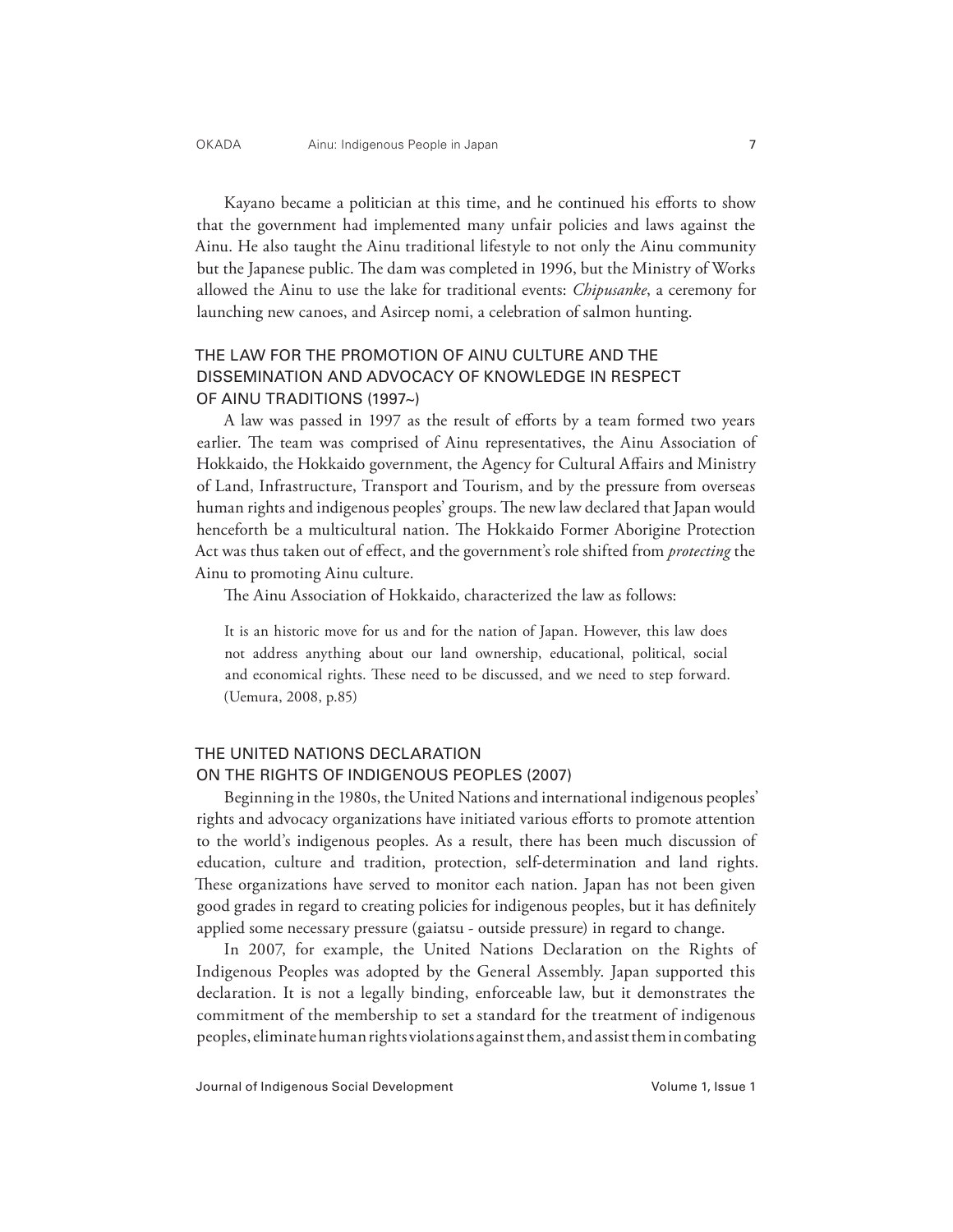discrimination and marginalization. This led to Japanese government's 2008 passage of a resolution to create a new law to help the Ainu people recover their status, regain their culture and rebuild the relationship of communities between Ainu people and non-Ainu people in Japan.

### THE GOVERNMENT'S PROMISE AND THE HOPE OF THE AINU PEOPLE (2008~)

In June 2008, just before the G8 summit held in Hokkaido, the Japanese government—for the first time in its history—officially recognized the Ainu as an indigenous people, and promised to create a new law and improve policies to support them. The Democratic Party of Japan (DPJ) defeated the long-governing Liberal Democratic Party (LDP) in May 2009, and Yukio Hatoyama, who is from Hokkaido, became the prime minister of Japan. PM Hatoyama joined the *Ainu Seisaku no Arikata ni Kansuru Yushiki-sha Kondan-kai*—an advisory panel of well-informed experts on Ainu policy, including Ainu members, Prime Minister Hatoyama and the governor of Hokkaido Prefecture—as a means to improve the environment for the Ainu people.

Erik Larson and other co-authors (2008) assert that the global norm of the movement as an empowered, transnational actor in indigenous rights shapes the potential for the Ainu people to influence domestic government. Laws and policies in the past have affected the Ainu people. Over the last few decades, there have been some achievements: the Law for the Promotion of Ainu Culture and the Dissemination and Advocacy of Knowledge in Respect of Ainu Traditions (1997), the recognition of the Ainu as indigenous people during the Nibutani Dam decision (1993), the progress in the International Negotiations on Intellectual Property meeting, creations of the liaison committee of ministries and agencies (1996), and the Foundation for Research and Promotion of Ainu Culture (FRPAC) (1997), Japan's voting for the Declaration on the Rights of Indigenous Peoples (2007), and the government's recognition of the Ainu (2008).

To influence the government and promote their movement further, some Ainu have chosen to use outsider strategies, or *gaiatsu* (outside pressure), or collaborative efforts with overseas human rights support groups and other indigenous groups from all over the world. The gap between the awareness of international movement and support for indigenous rights, and the lack of recognition of the Ainu as an indigenous people, create a continual motivation "to push for recognition in a variety of matters" (Larson, Johnson, & Murphy, 2008).

### DISCUSSIONS AT THE

### AINU SEISAKU NI KANSURU YUSHIKI-SHA KONDAN-KAI

The Chief Cabinet Secretary requested that the *Ainu Seisaku no Arikata ni Kansuru Yushiki-sha Kondan-kai* (an advisory panel of well-informed experts on Ainu policy) produce a report about its discussions of policy changes. The Constitution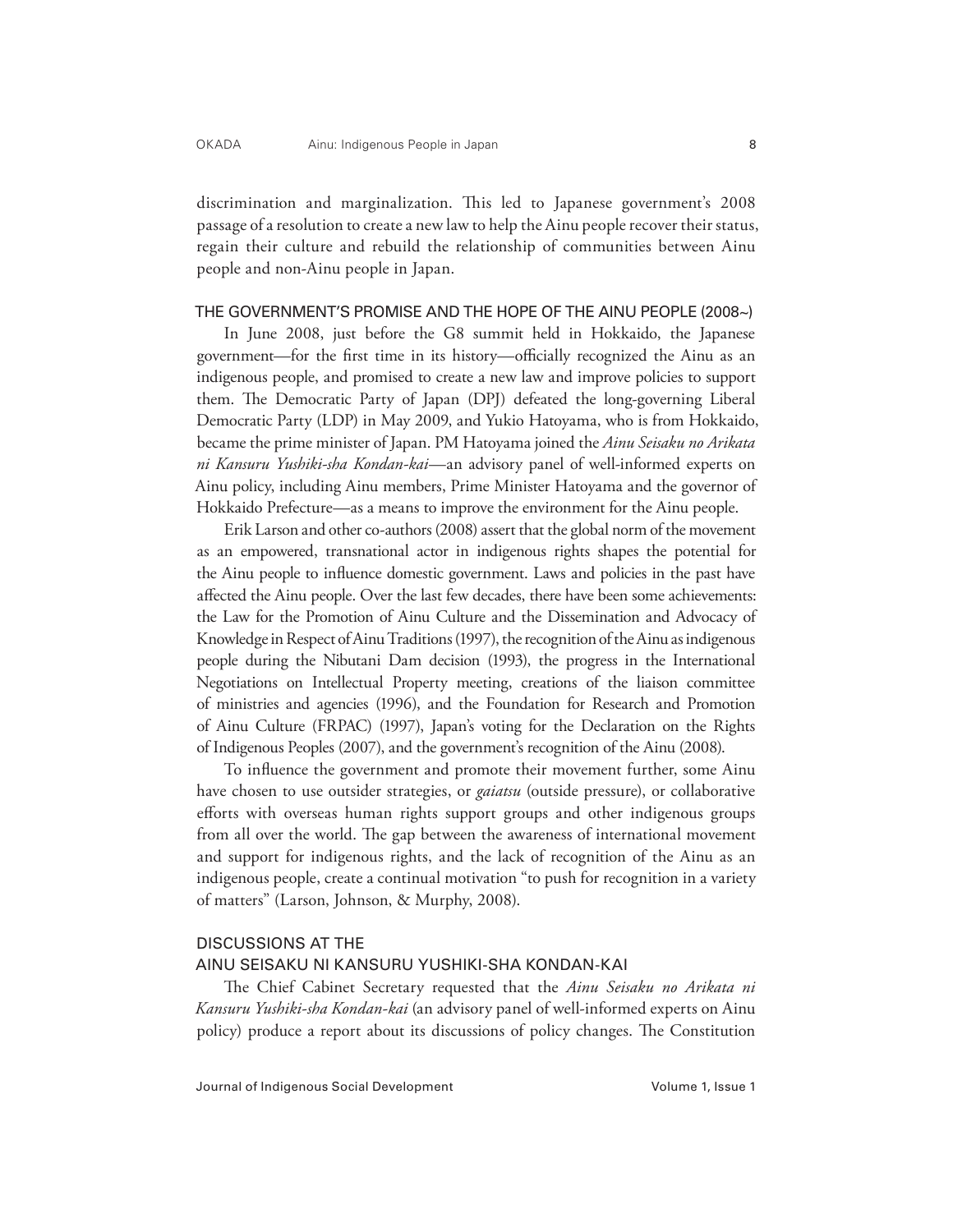of Japan has often been discussed from the perspective of whether the creation of a special policy and the treatment of a specific population under the law would be contrary to Article 14, which sets forth the principle of equality. The report justifies the existence of Ainu policy as valid with the historical considerations and Article 2-2 of the International Convention on the Elimination of All Forms of Racial Discrimination (Ministry of Foreign Affairs of Japan, n.d.).

Article 13 of the Constitution has, as its basic principle, respect for individuals. Policies that value Ainu culture and spirituality, including the Ainu language, are important as a means of upholding this principle and allowing the Ainu to choose to live with a strong sense of identity. Addressing gaps in education, socio-economic status, and quality of life are crucial in meeting the intent of the Article.

The *Ainu Seisaku no Arikata ni Kansuru Yushiki-sha Kondan-kai*'s report also highlights the importance of ethnic harmony. The concept creates a model by which the members of a modernized multicultural nation can respect one another's individuality, culture, and dignity. Thus the government has recognized the Ainu as an indigenous people, and with the new policy changes, all of Japanese society should follow suit with respect and appreciation for diversity.

Even though there have been no additional reports or activities since the last report was issued in 2009, continued discussion and specific implementation plans will be beneficial for Japan as it endeavors to become a true multicultural nation.

### **CURRENT ISSUES**

### SIGNIFICANT GAPS IN SOCIOECONOMIC STATUS

Much of the literature indicates that issues remain in terms of education, socioeconomic status and quality of life after a century of policies that have enforced assimilation and led to discrimination. Policies of assimilation and/or discrimination, implemented without negotiation or consideration, have made it difficult for the Ainu people to maintain their traditional methods of living, dignity, identity, beliefs, lands, language, culture, and education. In addition, the struggles of the Ainu people in Japan are evident in the significant differences in socioeconomic status (Uemura, 2008), as highlighted below:

• 56.3% of Ainu people are employed in either primary (e.g. agriculture, agribusiness, fishing, forestry, and mining) or secondary (e.g. manufacturing and factories) industries with lower wages in Hokkaido (24.2% of non-Ainu people are in the same categories);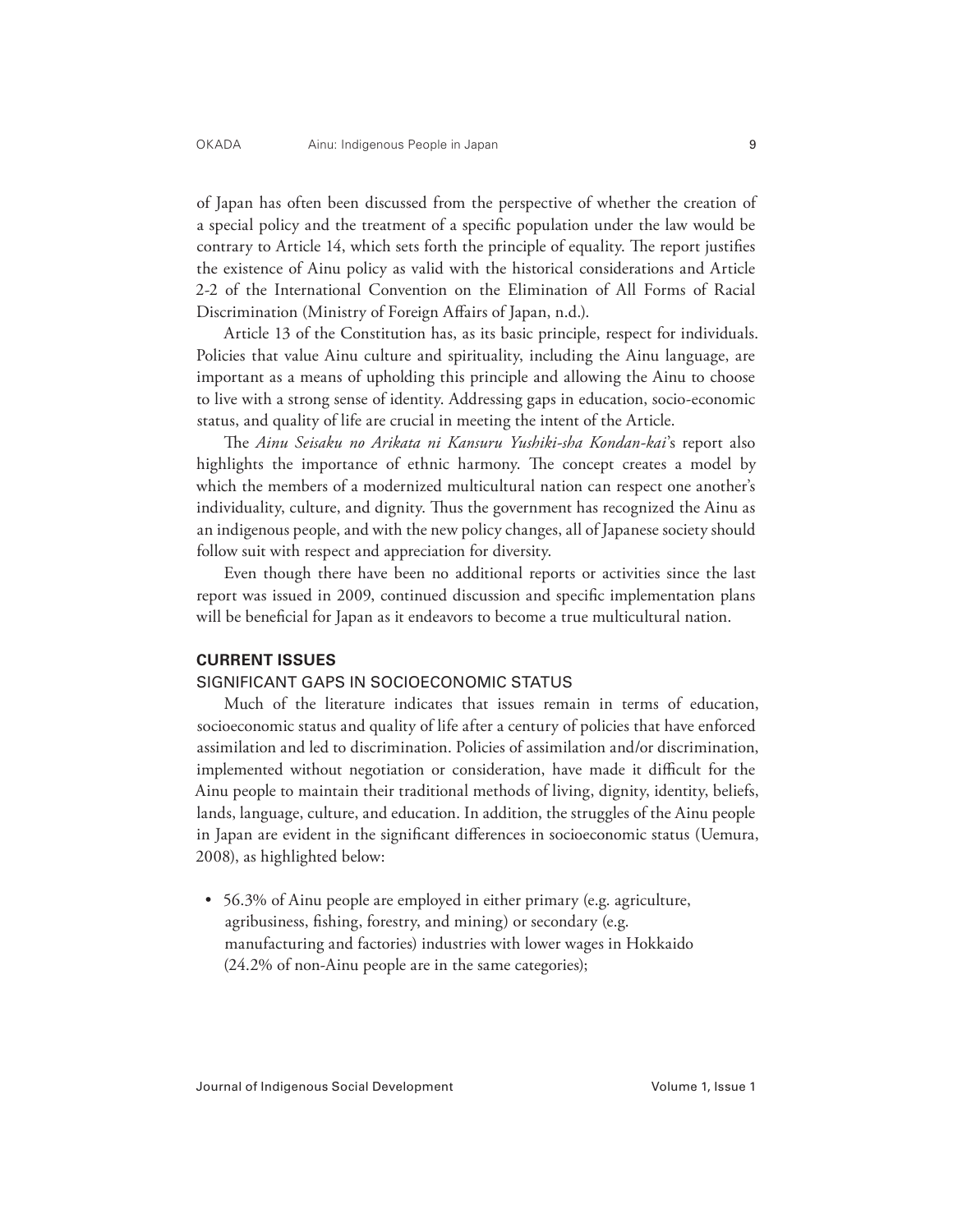

*CHART 1: INDUSTRIAL CLASSIFICATION COMPARISON IN HOKKAIDO*

• Only 17.3% of Ainu people have college degrees, compared to 38.5% for non-Ainu people in Hokkaido (53.7% nationally);



*CHART 2: COLLEGE ENROLLMENT COMPARISON IN HOKKAIDO*

Journal of Indigenous Social Development Volume 1, Issue 1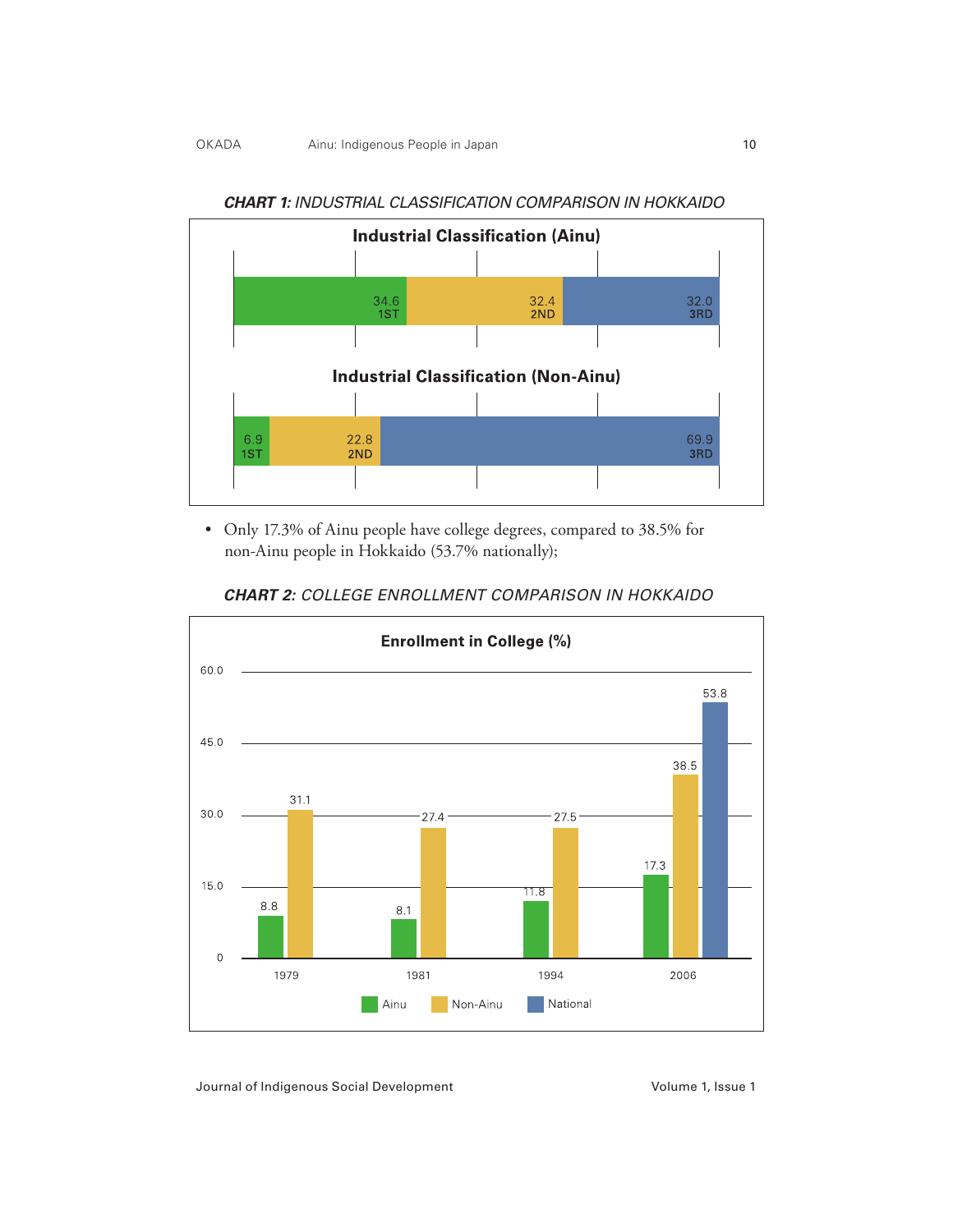• More Ainu families receive welfare support from the government (38.3%) compared to non-Ainu families in Hokkaido (24.6%) (11.1% nationally) (Ainu Association of Hokkaido, 2006, Hokkaido Prefecture Government, 2006).



### *CHART 3:* WELFARE RECIPIENT RATE COMPARISON IN HOKKAIDO

## SOLIDARITY ISSUES

Many Ainu hide their identity in everyday life, simply to avoid discrimination and the stigma of feeling ignorant or ashamed of their cultural heritage. Even though today there is a relatively higher number of Ainu people who are proud of their heritage and active in cultural events, society should create an environment in which all citizens can feel free to appreciate their roots and identity. In such a society it would not be necessary to disown one's heritage.

The long-standing assimilative and discriminative policies have brought forth certain consequences. To seek success and escape from racial discrimination in Hokkaido, many Ainu migrated to the Kanto area (greater Tokyo region). The creation of solidarity at the national level among multiple Ainu associations and groups can be an issue. Hokkaido is somewhat more rural, but the Kanto area is a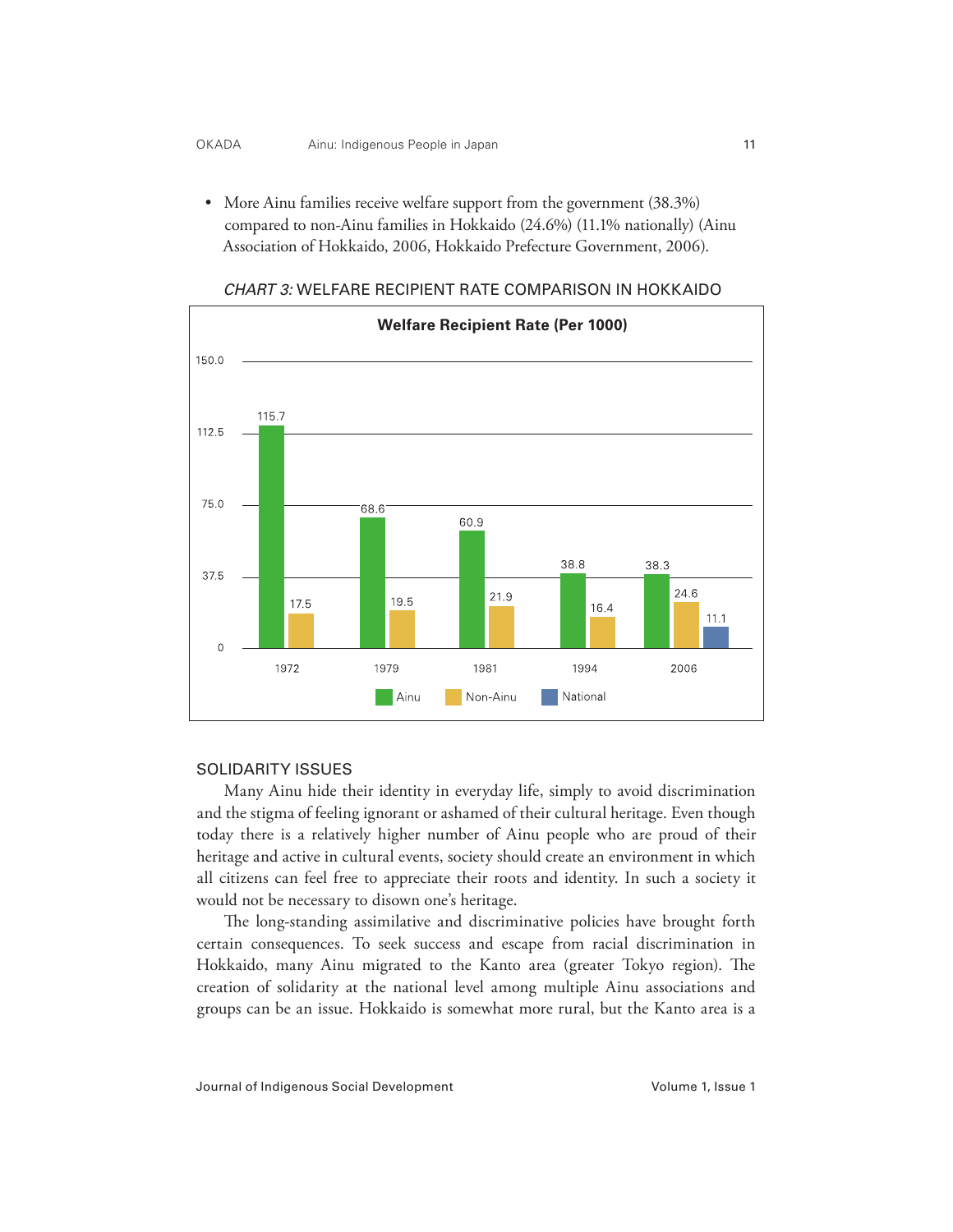huge urban zone. Thus education, socioeconomic status, and quality of life can vary between these regions. The participation in the Ainu related activities and events and involvement in the Ainu association, and the means to air opinions may also differ between the Ainu people in Hokkaido and Kanto area.

### GENERATION GAP

A particular dynamic has been brought into play as a means to change the behavior of Ainu society. The sequence of laws has engendered different characteristics among the different generations of Ainu society. The generation right after the enforcement of assimilation had no other choice if it wanted to survive. They endeavored to act like Japanese, speak Japanese and farm for a living instead of hunting and fishing. They became the hidden generation. They did not teach their children the Ainu language, culture, and traditions. However, their struggle, frustration, and anger instilled in their children a desire to seek their roots and identity. The children did not speak the Ainu language and were not familiar with Ainu traditions; instead they sought a way to fight to get their rights back. Many members of that succeeding generation spent much time protesting and engaging in other political acts.

Shimazaki (2010) pointed out the difficulty of taking opportunities and developing leadership, particularly among people of the younger generation. Ainu have been invited to leadership programs such as the Advancement of Maori Opportunity (AMO) in Aotearoa (New Zealand) and the Americans for Indian Opportunity (AIO). They attended workshops and leadership seminars as observers. Given the working situation and conditions in Japan, the language barrier, and other reasons, few Ainu youth participate in such opportunities abroad. Shimazaki (2010) feels that the opportunities for leadership development have been wasted.

### **CONCLUSION**

The year 2008 was historic for the Ainu, since the Japanese government, for the first time in history, recognized them as an indigenous people of Japan. However, despite the government's promise to create a new law to help the Ainu recover their status, regain their culture, and rebuild relationships between Ainu and non-Ainu people in Japan, the corresponding law has not yet been created as of January 2012. The Japanese government has been reluctant to discuss injustices attributable to laws, which oppressed Ainu for the purpose of political gain. This tacit denial of responsibility continues to hamper any forward progress of policies that could begin true restoration of Ainu wellbeing.

Moreover, little is known about what the Ainu think in regard to their situation; their feelings about their historic oppression and the existing policies and law; how they would like to promote implementing cultural recovery through the protection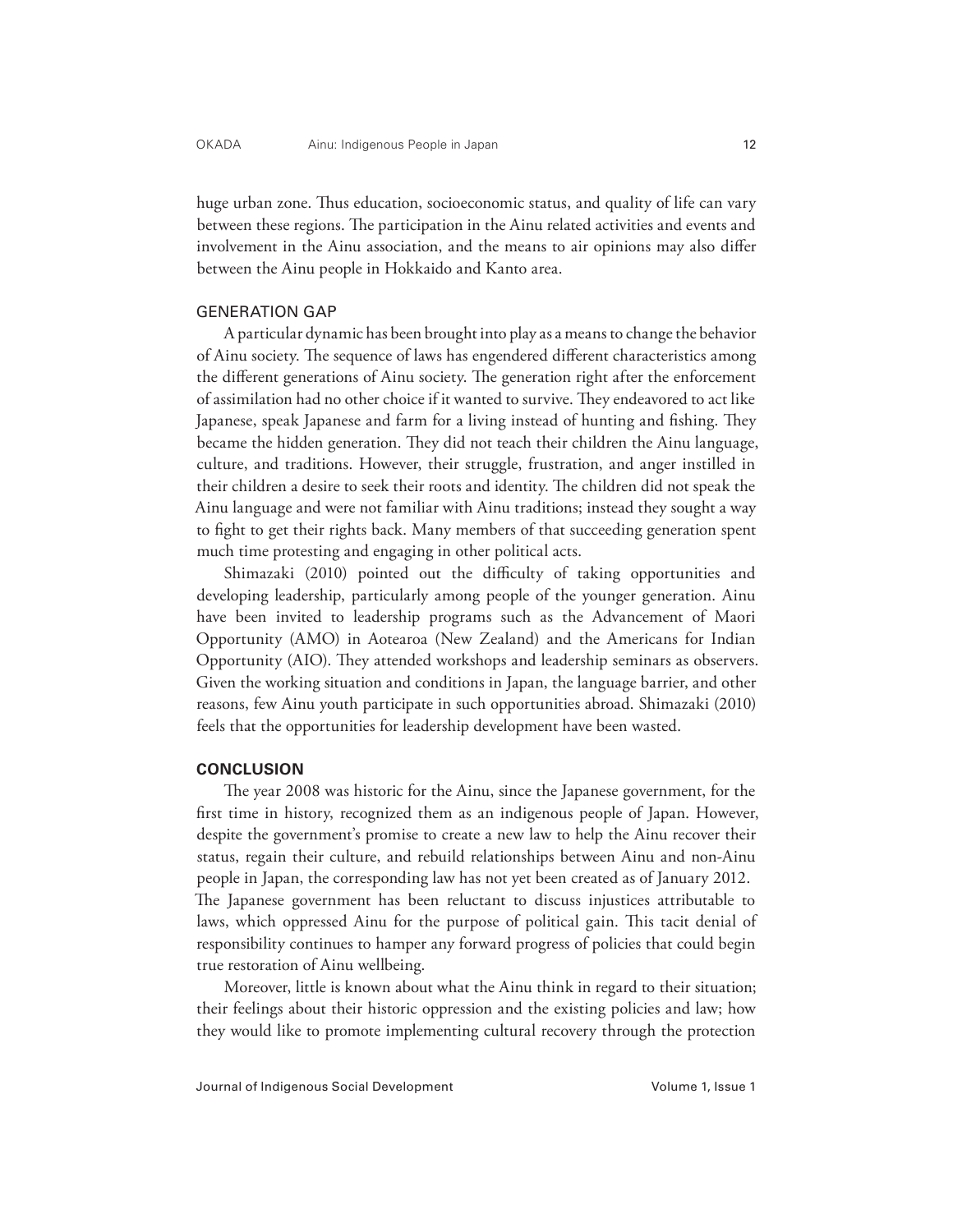and maintenance of their identity and traditional ways of living; and whether there are geographical and generational disunities in awareness and perspectives on the aforementioned challenges to their way of life. Shimazaki of the Hokkaido Ainu Association (2010) attests to the difficulty of combining people's voices and social needs because currently there are no mechanisms to collect data. These are significant areas where research, which values and respects the indigenous standpoint (Morelli & Mataira, 2010) can provide evidence which promotes social justice and begins to restore the wellbeing of Ainu people.

#### **References**

- Ainu Association of Hokkaido (2006). *Watashitachi nit suite*(私たちについて) *[About us]*. Retrieved from http://www.ainu-assn.or.jp/about03.html
- Ainu Association of Hokkaido. (2008). *Ainu no seikatsu jittai*(アイヌの生活実態) *[Ainu lifestyle data results]*. Retrieved from http://www.ainu-assn.or.jp/about03.html
- Ainu Minzoku Hakubutsukan. (1993). *Ainu bunka no kiso chishiki* (アイヌ文化の 基礎知識) *[Basic knowledge about Ainu culture]*. Soufukan.
- Fumoto, S. (2002, November). *Kindai Nihon to Ainu shakai*. Tokyo, Japan: Yamakawa.
- Hokkaido Prefectural Government. (2006). *Ainu seikatsu jittai chosa*(アイヌの生 活実態) *[Ainu lifestyle data results]*. Retrieved from http://www.pref.hokkaido. lg.jp/ks/sum/soumuka/ainu/jittai.htm
- Iwasa, N. (2009, October). *A new way of seeing life for urban Ainu people: The significance of self-affirmative experiences*. Paper presented at the Brown Bag presentation at the Myron B. Thompson School of Social Work, University of Hawai'i at Mānoa, Honolulu, Hawai'i.
- Larson, E., Johnson, Z., & Murphy, M. (2008). Emerging indigenous governance: Ainu rights at the intersection of global norms and domestic institutions. *Alternative, 33*, 53-82.
- Ministry of Foreign Affairs of Japan (MOFA.) (n.d.). *Arayuru keitai no jinshu sabetsu no teppai ni kansuru kokusai joyaku* (あらゆる形態の人種差別の撤廃に関する国際条約) *[International Convention on the Elimination of All Forms of Racial Discrimination]*. Retrieved from http://www.mofa.go.jp/mofaj/gaiko/jinshu/conv\_j.html#1
- Morelli, P., & Mataira, P. (2010). Indigenizing evaluation research: A long-awaited paradigm shift. *Journal of Indigenous Social Development, 1*(2), 1-12.
- Namikawa, K. (2004, August). *Ainu minzoku no kiseki* (アイヌ民族の軌跡): Tokyo, Japan: Yamakawa Shuppansha.

Journal of Indigenous Social Development Volume 1, Issue 1